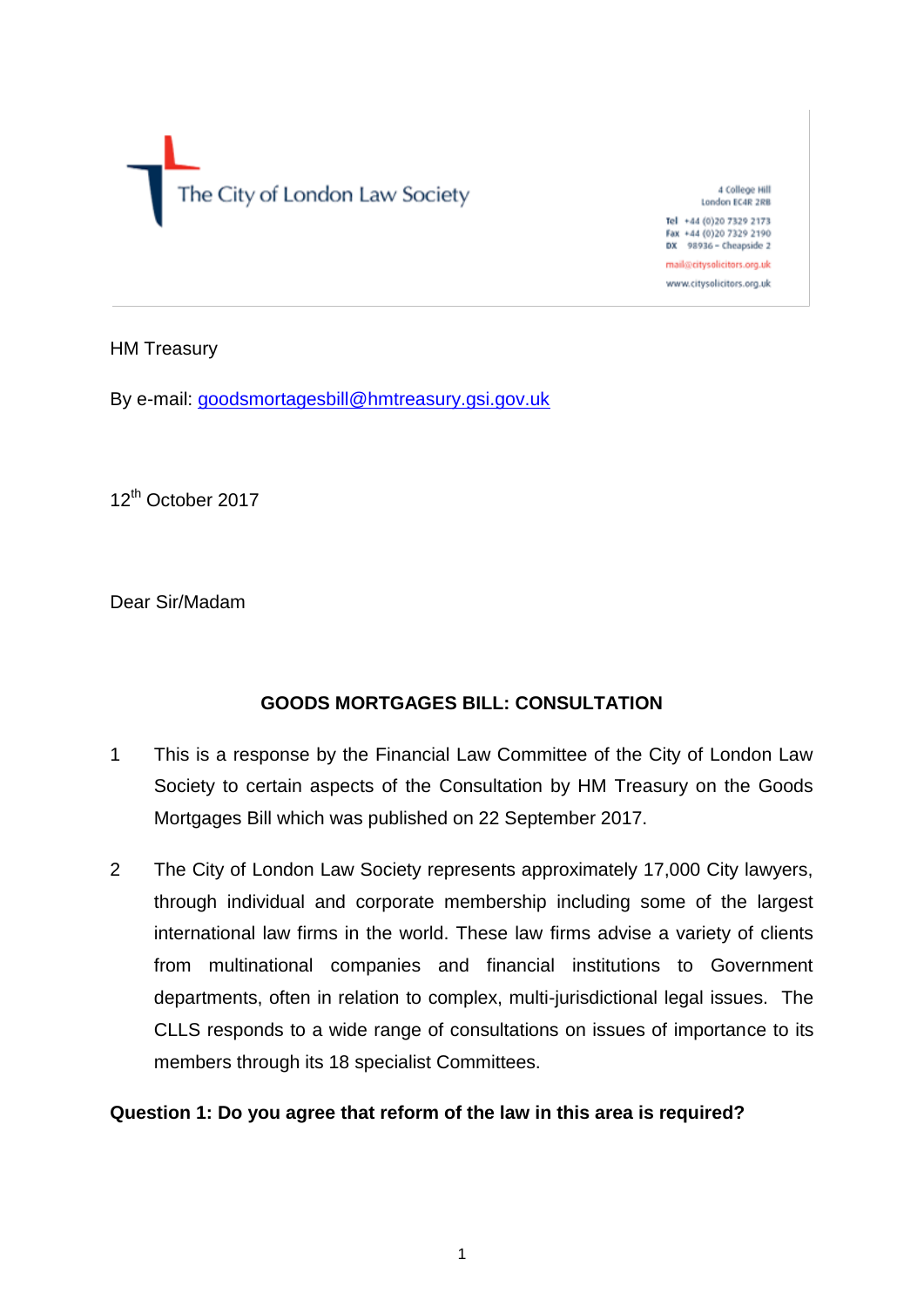# **Question 2: Do you support the approach as set out in the draft Goods Mortgages Bill published today?**

- 3 We deal with these two questions together.
- 4 In the long term, we consider that a reform of the law in this area would be useful; but it is not pressing requirement, and we do not support the approach set out in the Goods Mortgages Bill.
- 5 The Bill is concerned with one aspect of the law of secured transactions, which is a topic which we have been discussing for over 20 years in the context of various proposals for reform. We consider that there would be advantages in simplifying, clarifying and codifying the law of secured transactions, and we have been involved in proposals to do this. But we do not think that it is sensible to amend the law relating to security granted by individuals over goods in isolation from the rest of the law of secured transactions.
- 6 The Bill is concerned with security granted by individuals over their goods. In practice, it is primarily concerned with security granted by consumers. The main effect of the Bill, if it is passed, will be to make it easier for consumers to grant security over their goods. We totally support the idea that the ease of creation of secured credit is important for businesses, but the same considerations do not apply to consumers. The Bill will encourage secured consumer debt, after a period of well over a century in which consumers have in practice only granted security over land and in pledge/pawn transactions where the goods are given into the possession of the lender.
- 7 The Bill also does not exclude the possibility of security being given to secure a non-monetary obligation (save where it arises in the context of an employment contract or engagement personally to provide work or services). The term "obligation" is not defined and the Law Commission has indicated that it intends to cover non-monetary obligations (Paragraph 1.61 of its response to consultation published September 2017). This is something not permitted under the Bills of Sale Act and outside the scope of a pawn-broking business, so again it raises issues on which there is no UK experience to draw on.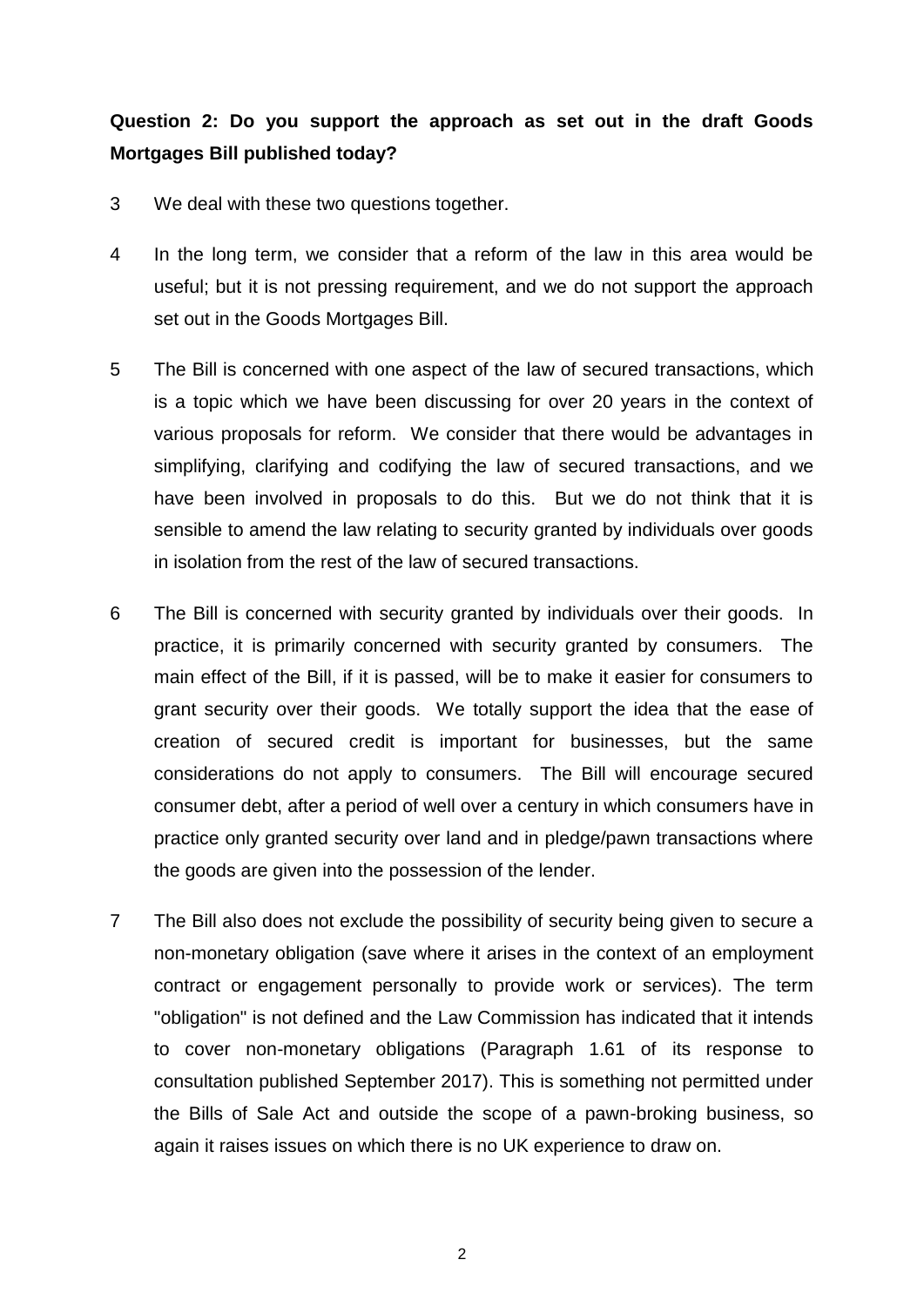- 8 The Bill appears to have no provision for interaction with the provisions of bankruptcy legislation which prevent certain goods of the bankrupt (tools of trade and certain other essentials) from being seized for sale. Will a goods mortgagee be able to seize what the trustee in bankruptcy could not? This could cause persons declaring bankruptcy hardship and potentially cut across the policy of bankruptcy legislation.
- 9 Quite apart from these concerns, in our view the new legislation fails on a cost/benefit analysis. The numbers of bills of sale are relatively small and it appears that the vast majority are log book loans taken out by consumers in relation to their motor cars. Each new goods mortgage would require to be registered at the High Court.
- 10 In our view, the High Court is quite the wrong body to run such a register: its role is in the administration of justice, in particular dealing with significant civil disputes. We also consider that the cost of setting up this new register will far outweigh any benefits to be obtained from the new ease of creating goods mortgages, even if that were in itself desirable. The numbers simply do not warrant it, particularly in light of the fact that consumers can acquire motor cars on hire purchase, so that they have an easy alternative to goods mortgages.
- 11 In our view, further consideration should be given to whether there is a necessity to register charges created by consumers. We entirely accept that the registration of security created by businesses is important and is extremely beneficial in practice. But the same considerations do not apply to consumer credit. This is an issue which we think is best considered in the context of an overall reform of the law of secured transactions.

## **Question 8: Do you consider the Bill suitable for a Parliamentary procedure designed for uncontroversial Law Commission Bill?**

- 12 For the reasons described above, we do not think that this Bill is suitable for this procedure. We set out below issues which seem to us potentially controversial.
- 13 As explained above, the UK has very little experience of the societal effects of charges over personal goods, including potentially essential household goods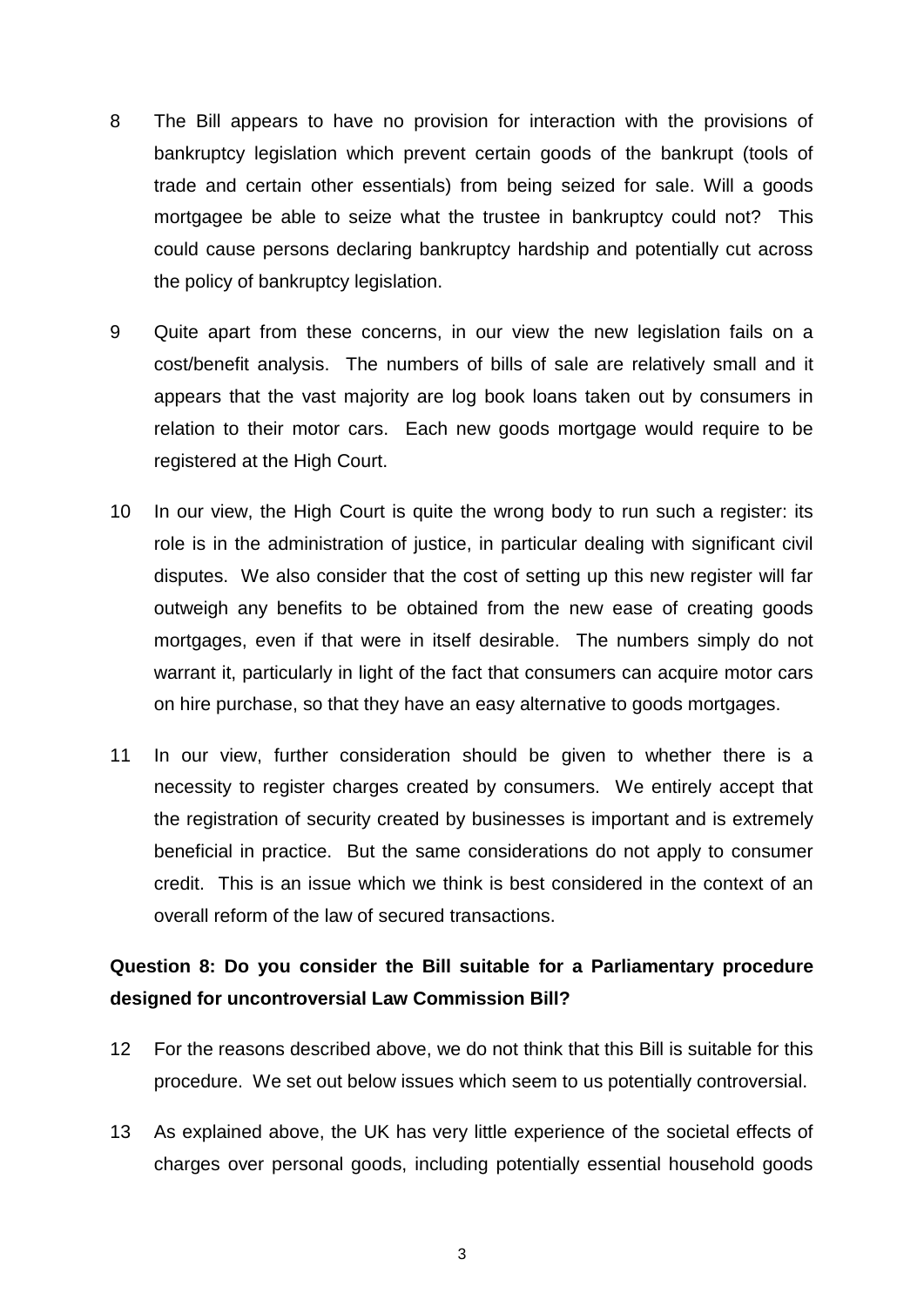(which are not excluded from being given in security) - especially given the limited availability of legal aid and the fact that the court fees and interest may add very greatly to the debt, leaving the mortgagor facing unsecured claims if the value of the goods is exceeded. The Bill puts the seizure of the goods constituting security as the first remedy, which is not the case for an unsecured debt. With concern being expressed at levels of household debt generally and no discussion in the preparatory work of the potential effects if that debt becomes secured (especially on the more vulnerable in society) we doubt that this Bill, once put before Parliament, would prove uncontroversial.

- 14 We explain above that giving security to secure a non-monetary obligation does not appear to be excluded from the scope of the Bill, although there have been significant improvements in relation to the employment or work/services context. Given the risks of unexpected use, (for instance in the context of inheritance, or compulsion in social or religious practices), we consider that a Bill that allowed for the possibility of another means of affecting the behaviour of potentially vulnerable individuals (which only court intervention could overcome) would not be uncontroversial. We note also the concerns mentioned at paragraph 1.58 of the Law Commission's September 2017 Response. Of course it would be relatively simple to restrict the scope of the Bill to monetary obligations and closely related matters, including e.g. obligations to pay an insurance premium which might be satisfied by payment direct to insurers.
- 15 The approach to registration at the High Court is not uncontroversial as a potential drain on public funds intended for the administration of justice, especially as the purpose of the reform is apparently that this simple system of creating a goods mortgage should be accessible and therefore likely to be much more widely used.

# **Question 9: Are people with protected characteristics under the Equalities Act 2010, or any consumers in vulnerable circumstances impacted by the policy proposed?**

16 As the Law Commission has not consulted on this issue significantly, we do not believe that this question has been sufficiently or thoroughly investigated and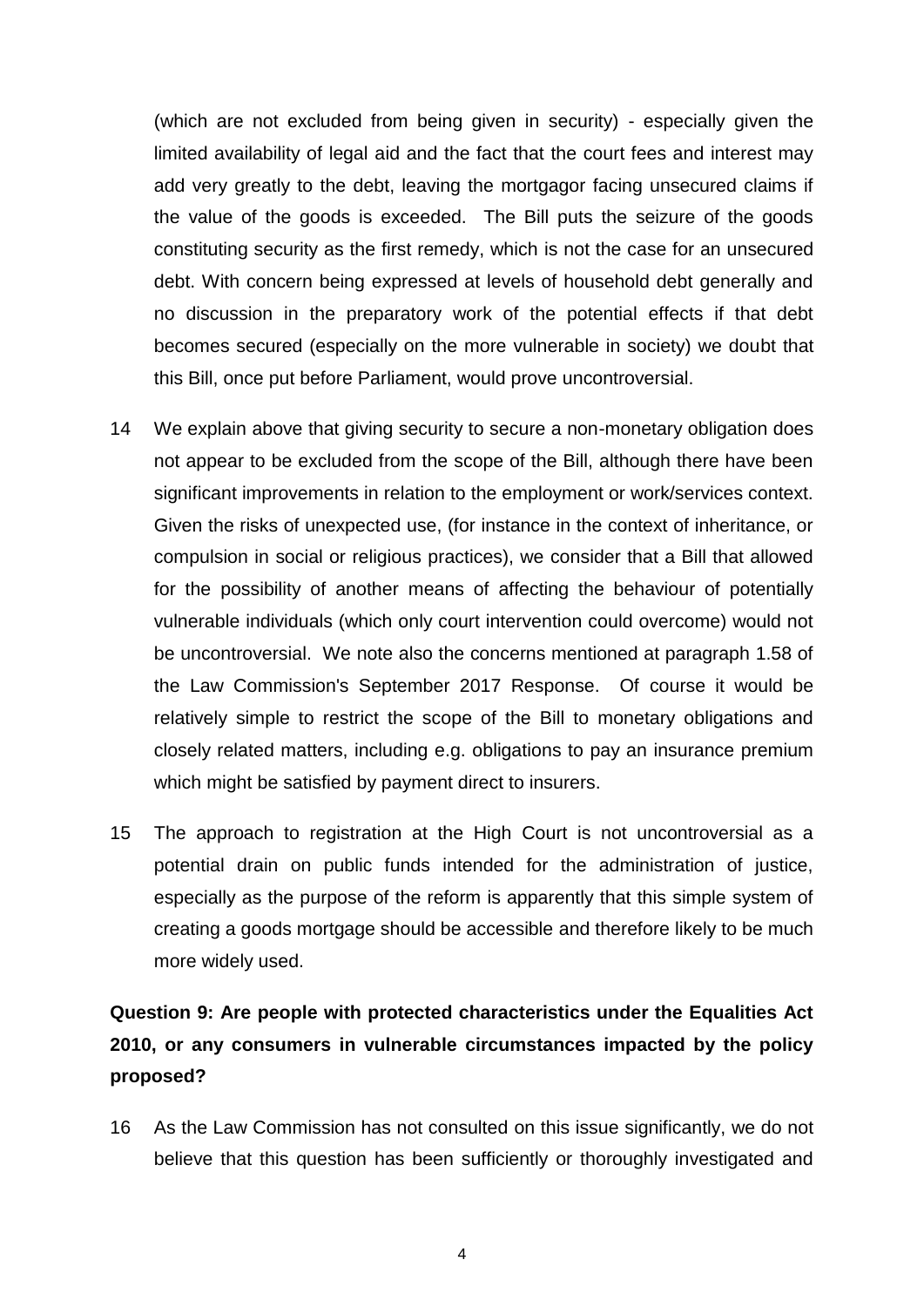we are pleased that the Government are raising this issue in this short consultation. We believe that this legislation, by making goods mortgages easy after over 100 years of almost complete disuse, carries a real risk of harsh and unquantifiable outcomes for more vulnerable individuals. Leading on from our comments above, we urge a full consultation exercise (at least the full three month consultation recommended for major legislation) with bodies such as charities working with debt issues and the commissioning and analysis of surveys, as well as a careful consideration of the resulting evidence.

Dorothy Livingston

**Chair** 

Financial Law Committee

City of London Law Society

© CITY OF LONDON LAW SOCIETY 2017. All rights reserved. This paper has been prepared for guidance only. Its contents should not be taken as legal or professional advice in relation to a particular situation or transaction.